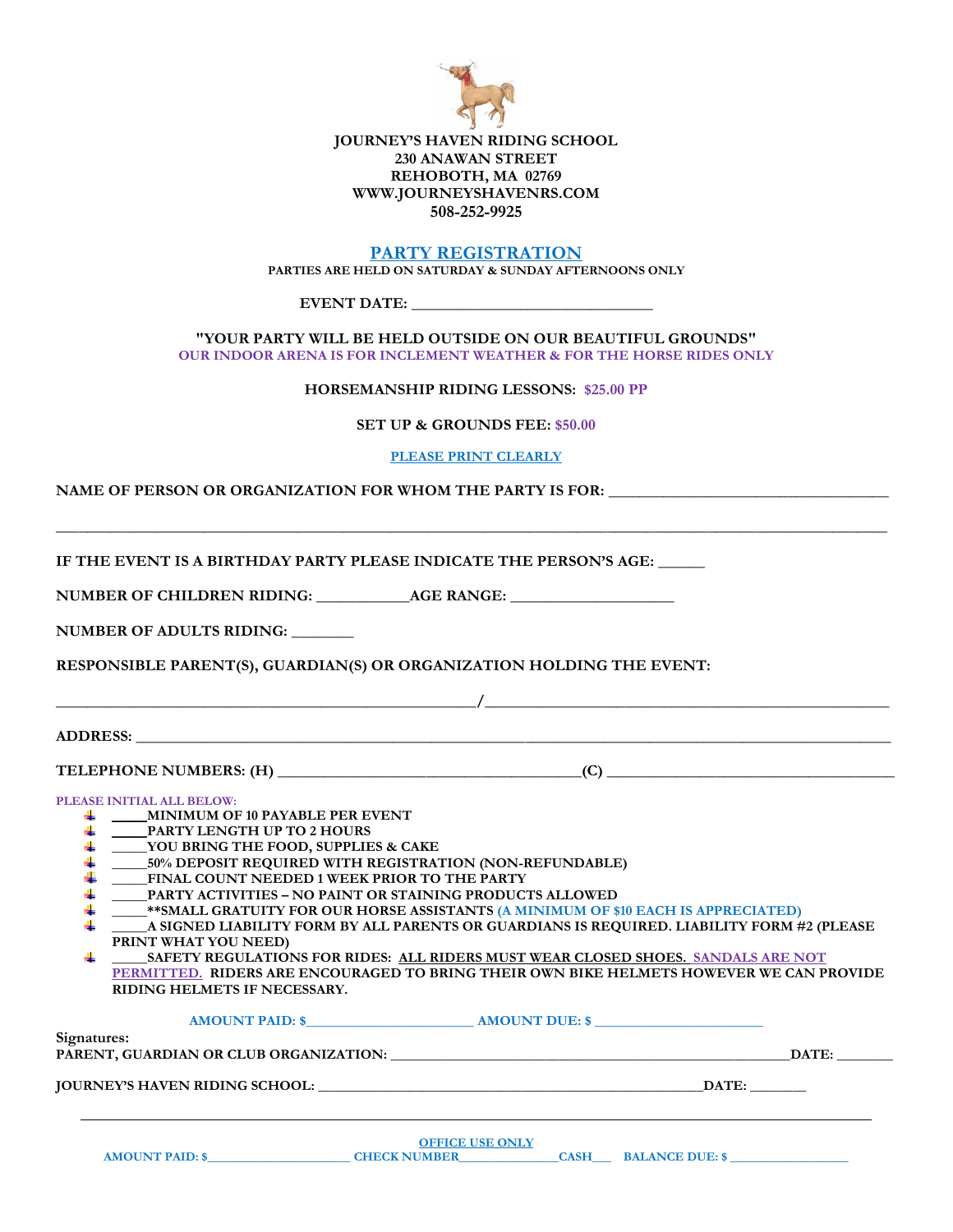

**Journey's Haven Riding School 230 Anawan Street Rehoboth, MA 02769 508-252-9925**

## **LIABILITY FORM #1 PERSON HOLDING THE PARTY**

**This Release of Liability is made and entered into on this \_\_\_\_\_\_\_\_ day of\_\_\_\_\_\_\_\_\_\_\_\_\_\_\_\_\_\_\_\_\_\_\_\_\_\_\_\_\_\_\_\_\_\_\_\_, 20\_\_\_\_\_\_**  by and between Journey's Haven Riding School and (PRINT) \_\_\_\_\_\_\_\_\_\_\_\_\_\_\_\_\_\_\_\_\_\_\_\_

**hereinafter designated Parent, Guardian, including Organization holding an event. In return for the use, today and on all future dates of the property, facilities, and services of Journey's Haven Riding School, the above mentioned person, his/her heirs, assigns, and legal representatives, hereby expressly agree to the following:**

- **1) It is the responsibility of the Parent, Guardian or Organization to carry full and complete insurance coverage on his/her or itself.**
- **2) Above mentioned person agrees to assume ANY AND ALL RISKS INVOLVED IN OR ARISING FROM THE USE OF OR PRESENCE UPON JOURNEY'S HAVEN RIDING SCHOOL'S PROPERTY and FACILITIES including, without limitation but not limited to, the risks of death, bodily injury, property damage, falls, kicks, bites, collisions with vehicles, horses or stationary objects, fire or explosion, the unavailability of emergency medical care, or the negligence or deliberate act of another person.**
- **3) Above mentioned person agrees to hold Journey's Haven Riding School and all of its successors, assigns, subsidiaries, franchises affiliates, officers, directors, employees and agents completely harmless and not liable and release them from all liability whatsoever and AGREES NOT TO SUE them on account of or in connection with any claims, causes of action, injuries, damages, costs or expenses arising out of above mentioned person's use of or presence upon Journey's Haven Riding School's property and facilities, including without limitation, those based on death, bodily injury, property damage, including consequential damages, except of the damages are caused by the direct willful and wanton negligence of Journey's Haven Riding School.**
- **4) Above mentioned person agrees to waive the protection afforded by any statue of law in any jurisdiction (MA State Laws) whose purpose, substance and/or effect is to provide that a general release shall not extend to claims, material or otherwise, which the person giving the release does not know or suspect to exist at the time of executing the release.**
- **5) Above mentioned person agrees to indemnity and defend Journey's Haven Riding School against, and hold it harmless from, any and all claims, causes or action, damages, judgments, costs or expenses, including attorney's fees, which in any way arise from use of or presence upon Journey's Haven Riding School's property and facilities.**
- **6) Above mentioned person agrees to pay 50% to hold the date. A cancellation fee of \$125.00 if party is cancelled for any reason.**
- **7) Above mentioned person agrees to pay the return check fee of \$30.00.**
- **8) Above mentioned person agrees to have all parents and guardians sign a Parent/Guardian Liability Form.**
- **9) Above mentioned person agrees to abide by all Journeys' Haven Riding School's RULES AND REGULATIONS.**

**WARNING: Under MA Law, the equine professional is not liable for an injury to or death of a participant in the equine activities resulting from the inherent risks of equine activities pursuant to section 2D of Chapter 128 of the general laws.** 

**This Contract is non –assignable and non-transferable and is made and entered into the State of Massachusetts, and shall be enforced and interpreted under the laws of the state. Should any clause is in conflict with State Law, and then that clause is null and void. When the Parent, Guardian or Organization signs this contract, it will then be binding by all parties, subject to the above terms and conditions.**

**Signatures:**

|  | (C)                                                       |  |
|--|-----------------------------------------------------------|--|
|  | DATE:<br><u> 1989 - Johann John Harrison, markazar ba</u> |  |